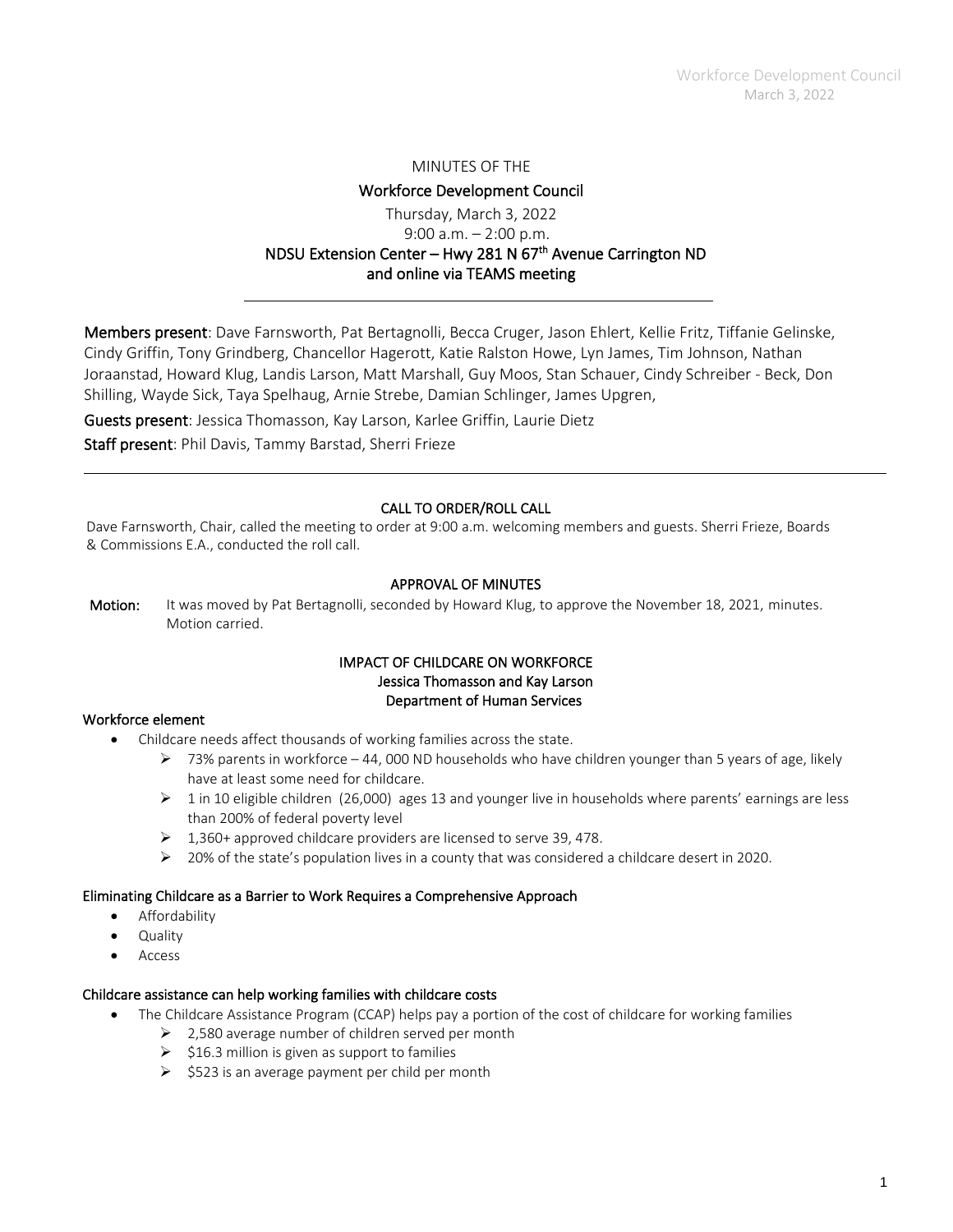### Employer Sponsored Childcare Benefits

- Paid Leave
- Infants in the Workplace
- Flexible Schedule
- Fixed Schedules
- Dependent Care Assistance Programs
- Flexible Spending Accounts
- Child Care Subsidies
- Backup childcare
- Contract with local providers
- Subsidize space for a local provider
- Business 10
- Operate childcare onsite for community

### Removing Childcare as a Barrier to Workforce will take a Bold and Comprehensive Strategy

- **Quality**
- **Affordability**
- Access
	- o Childcare Assistance increase investment in Childcare Assistance Programs to help make childcare more affordable for working families who earn modest income
	- $\circ$  Best in Class increase number of grant funded Best in Class programs serving children in the year before they enter kindergarten
	- o ND3 Build a public private partnership that creates a shared funding model to help with childcare costs for working parents of young children
	- o Shared Services Facilitate greater business operating expertise and support to childcare operators to help assure business sustainability

#### Discussion:

- $\triangleright$  Co op model to help with childcare assistance for rural areas.
- $\triangleright$  Access piece could be expanded on, flex pace program for childcare centers best practices across the state
- $\triangleright$  Reduced interest loans, sometimes childcare does not have the capacity to payback the loans.
- $\triangleright$  How to help incentivize and encourage a sustainable operation for childcare, economics make it tough for making ends meet.
- $\triangleright$  This creates an opportunity to create a small workgroup with the RB and R&R subcommittees to support the work of DHS in this area.

## LOCAL WORKFORCE & CHILDCARE Karlee Griffin, City of Carrington Laurie Dietz, Chamber of Commerce

Karlee talked about the major employers, main goals, and current economic projects for the City of Carrington. Laurie talked about the challenges Carrington faces such as affordable housing, shortage of workforce and the need for daycare providers.

### WIOA/NGA/WORKFORCE GRANT UPDATE Katie Ralston Howe Phil Davis

#### Emergency Dislocated Worker

Awarded \$510 thousand over the last two years with eighty individuals that were dislocated due to COVID were sent to training in various tech areas. The grant is wrapping up with \$8,000 left to spend for training.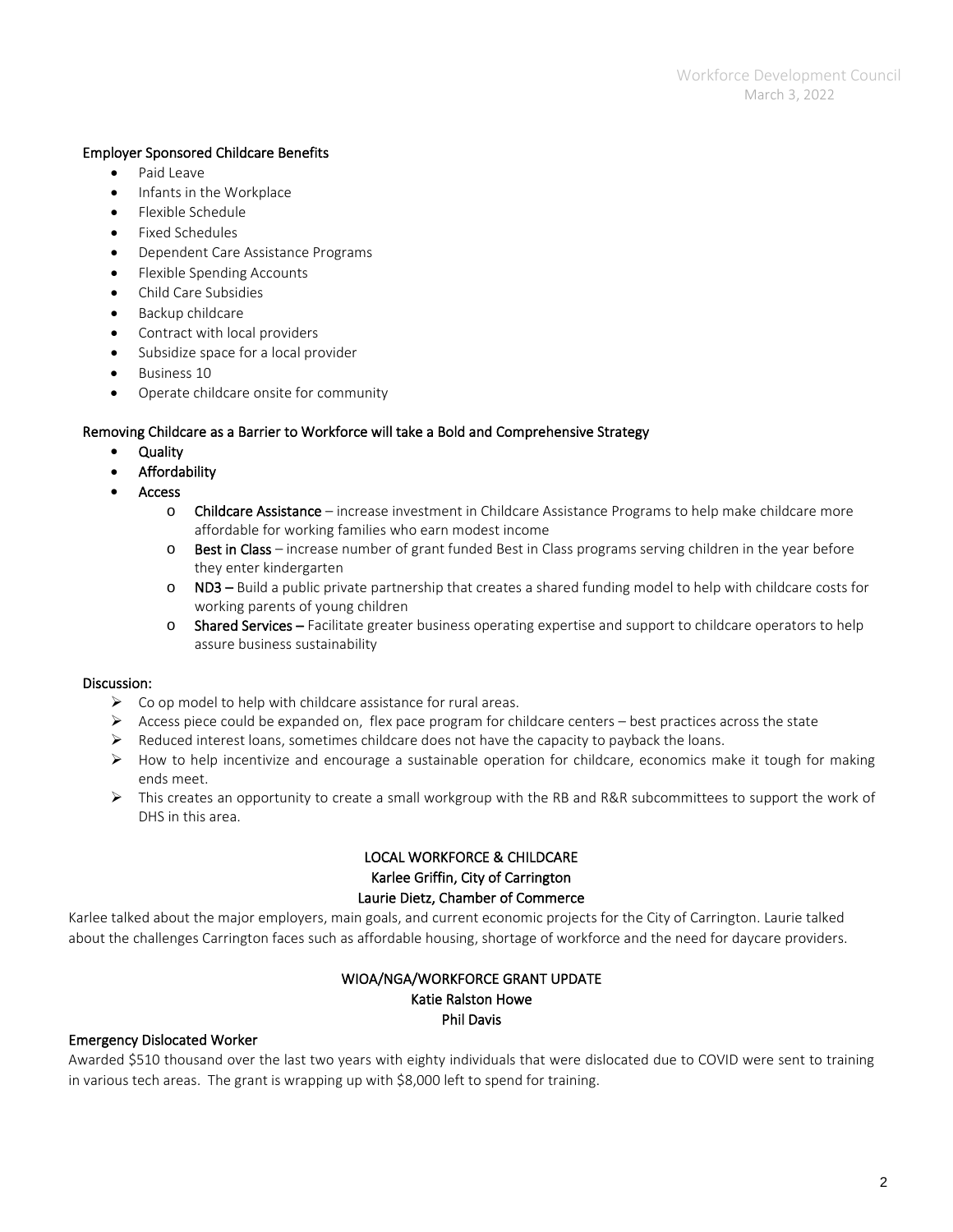### Unified State Plan

The WIOA requires each WDC to develop and submit a comprehensive four-year plan that needs to be updated every 2 years. The plan recently went through updating and had a public comment period for two weeks, that just closed. The plan will be uploaded to the Federal Department of Labor portal soon. The next plan will be updated in 2024.

### NGA

North Dakota and five other states were selected for the second phase of the NGA's Workforce Innovation Network (NGA WIN) last year in November. The states will deploy cross-agency teams to identify and implement strategies that advance digital skill development for employees to participate in work, education, or training. The \$100 thousand dollar grant will be used to hire a contractor. The focus will be on minority populations and rural communities that do not have access to training.

Team members for the NGA WIN, include NGA technical assistants, Katie Ralston, Commerce Dept.; Phil Davis, Job Service ND; Maria Nest, Governor's Office; Sara Mitzel, DPI; and Taya Spelhaug, Microsoft. At the second quarter WDC June meeting, more conversation and more comprehensive reporting will be brought forward, along with the legislative recommendation that should be discussed regarding funding or policy changes.

### Commerce Workforce Grants

### Regional Workforce Innovation program (RWIP)

- \$15M total
- 1 application per region is allowed.
- 25% match
- Sustainable initiatives
- Project funded will need to identify their goals and timeline to receive more funding once milestone is reached.

 $\triangleright$  A community cannot use these grants for administrative costs for program administration.

#### Technical Skills Training Grans

- \$3M total
- 1:1 match
- Two tracks
	- o Accelerated Reskilling
		- CDL, CAN, welding, coating
			- o Up to \$100 thousand with a 1:1 match
			- o Non degree programs
	- o Internal Upskilling
		- Safety training for upscaling current workers.
	- o Up to \$50 thousand with a 1:1 match per program.
	- o Multiple funding windows.

#### Workforce Innovation Grant

- \$2M total
	- 1:1 match
- Three tracks
	- o Innovative or unconventional initiatives
	- o Recruitment in areas of high unemployment
	- o Provide match for visa costs for industries most impacted by pandemic
		- $\triangleright$  Manufacturing, Healthcare, tourism, and international recruitment for companies wanting international workers. Timing is not a quick process, and so this is still being worked through.

A staggered rollout of the grants will happen.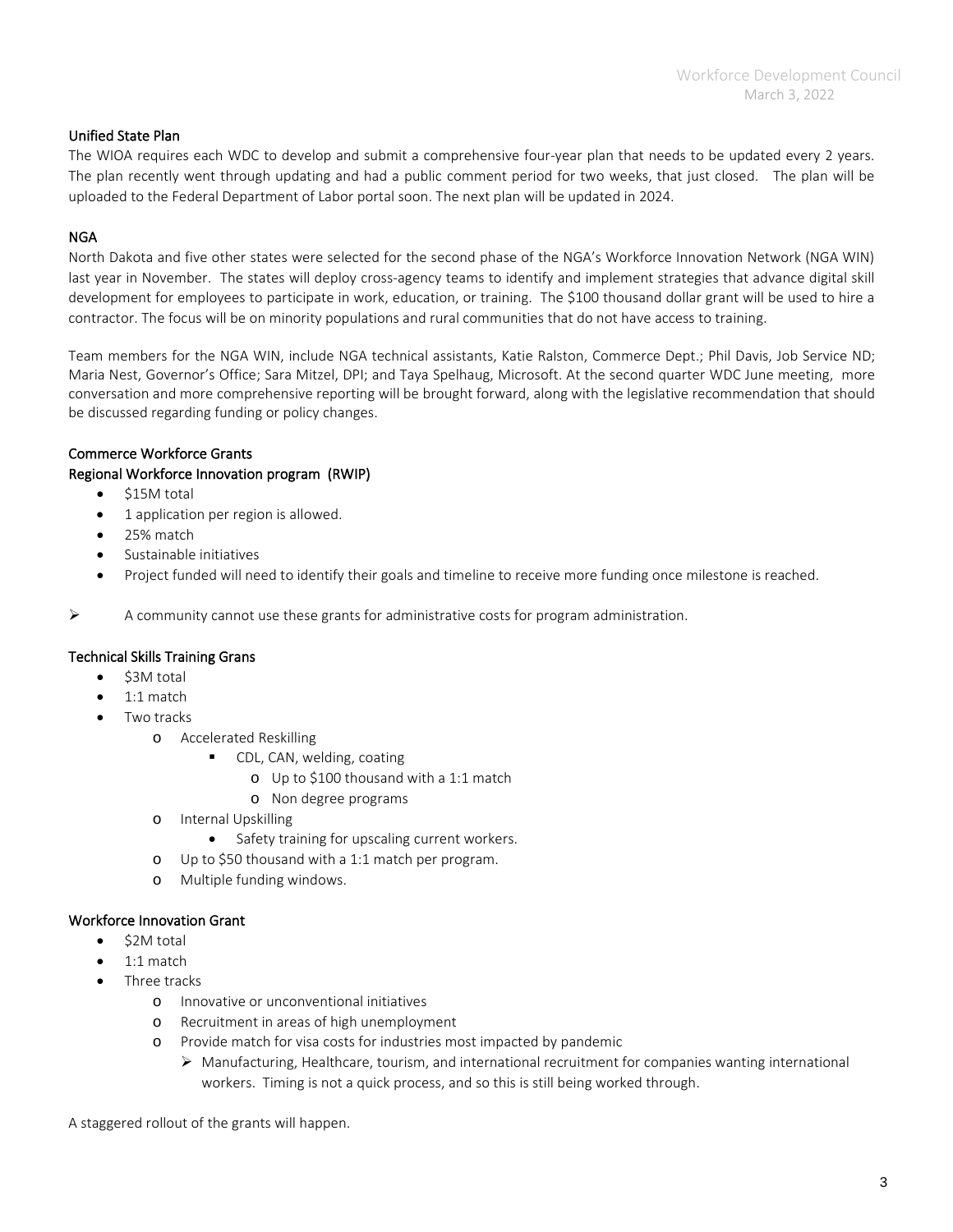### OVERVIEW OF RECOMMENDATION PROCESS Katie Ralston Howe

#### I. Guiding Principles

- Statewide Impact
- Encourage private sector partnership
- Coordinate and maximize federal resources
- Scalable solutions
- Balance current and future needs
- Consider Priorities vs. Programs.

### Guiding Question – what makes the most sense to put resources behind right now?

## II. Considerations

- Build on work completed to date where possible
- Recommend actionable strategies both short and long term.

### III. Metrics

- Determine the metrics that will be used to measure success
- How will we know these recommendations are successful?

### IV. Partners and Process

- Engage early
- Collaborate
- Work to understand what's possible/allowable
- Discuss process for achievement.

### GOAL

- 5-10 recommendations total
- Endorsements what makes sense for the WDC to lead vs support.
- Task force for childcare and a place for the WDC to endorse their work, solutions they may develop.
- Comprehensive, including policy changes and/or funding requests
- Appropriate agencies must be on board with funding requests as these will impact their budgets, staff to administer funds.

### TIMELINE

| March 3                     | June 2                        | June 15                                     |
|-----------------------------|-------------------------------|---------------------------------------------|
| Preliminary recommendations | Short list of recommendations | Recommendations are sent to the Gov. office |
| Invite feedback             | WDC will vote to approve      |                                             |
|                             |                               |                                             |

# COMMISSIONER'S UPDATE James Leiman

Commerce has been asked to lead a systems level integration process to help mitigate the workforce challenge. This will be critical, and Commerce will apply more creative measures to workforce. Commerce will map federal programs to find the best use of all and apply the integration of the subcommittee recommendations.

## SUBCOMMITTEE EMERGING THEMES/RECOMMENDATIONS

Subcommittee Chairs of the Career Exploration/Technical Skills Gap, Recruit and Retain, Removing Barriers, and the Occupational Licensure Reform presented their recommendations to the council.